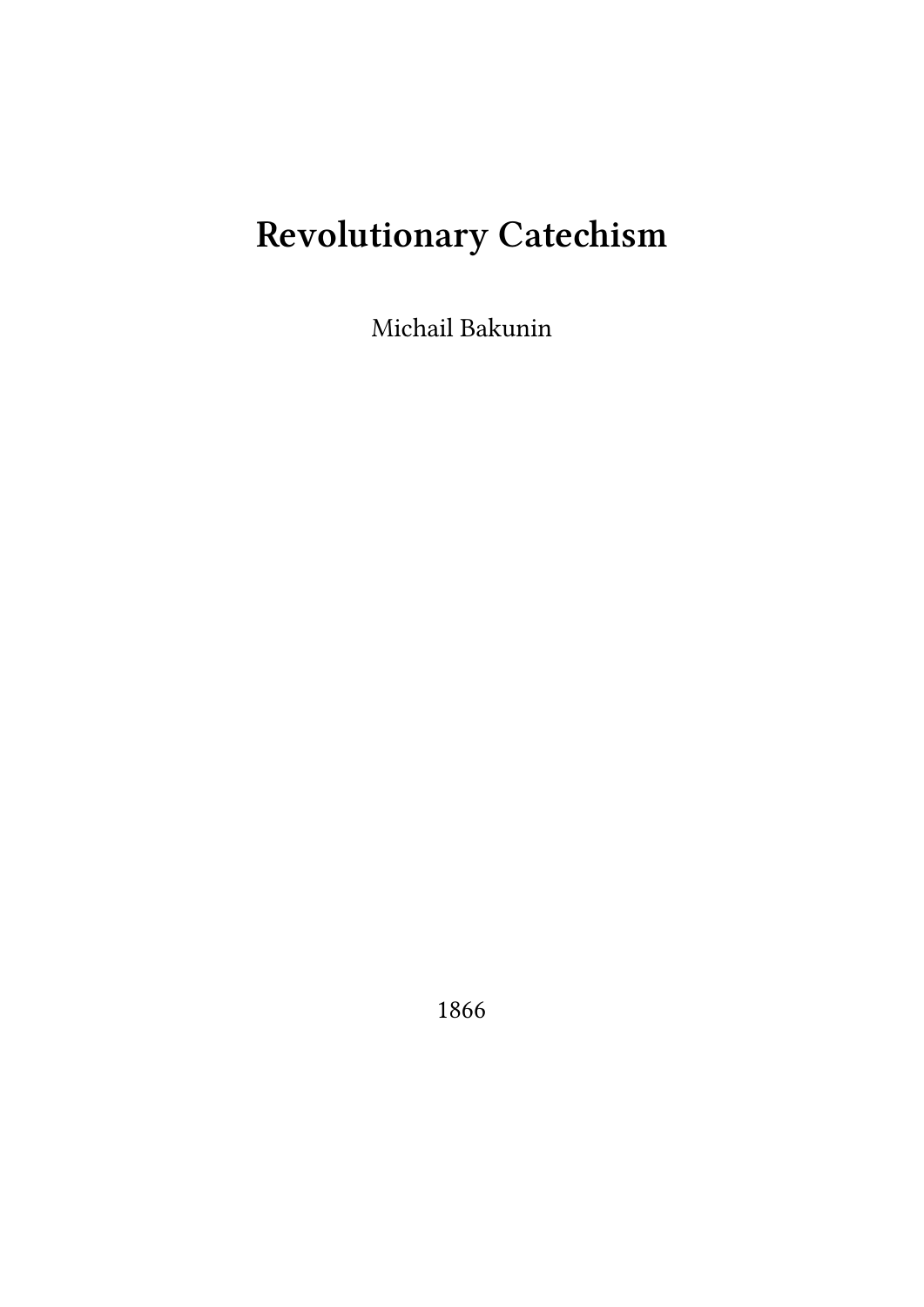## **Contents**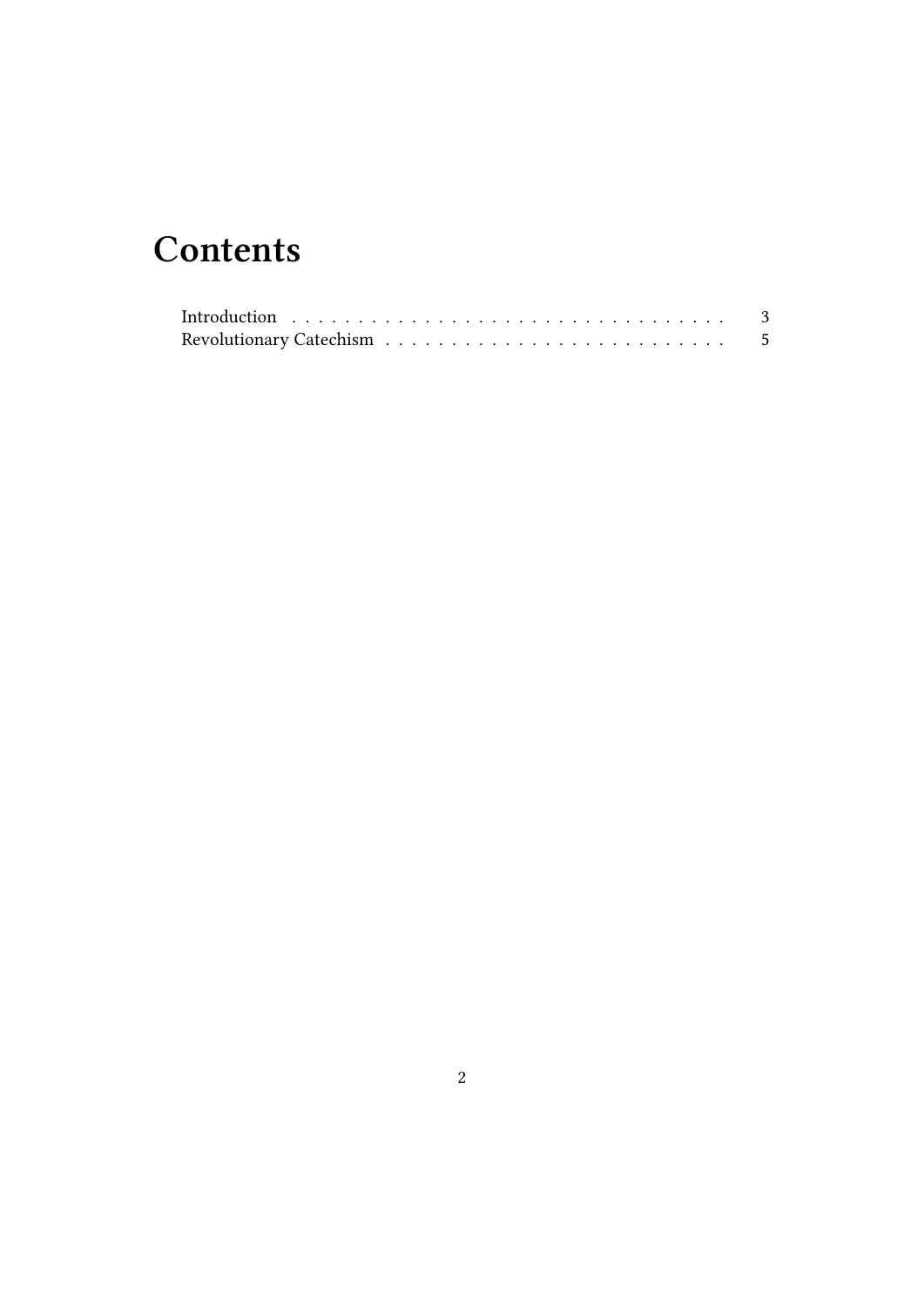## **Introduction**

While there are many inclinations of the libertarian direction of Bakunin's thought before and after his escape from Siberia in 1861, it was not until the period between 1864 and 1867, when he lived in Italy, that his anarchist ideas took final shape. This period marks the last step in Bakunin's transition from revolutionary nationalism to the mature revolutionary anarchism expounded by him toward the end of his eventful life.

In 1864 Bakunin founded the secret International Revolutionary Association (better known as the International Fraternity) which published its program and statutes in 1865–66 in three related documents: *The International Family*, the *Revolutionary Catechism*, and the *National Catechism*, in which Bakunin outlined the basic tenets of his doctrine. They are, as H. E, Kaminski writes, "the spiritual foundation of the entire anarchist movement…" As Bakunin's ideas evolved, he modified some and elaborated others, but never departed from the fundamental principles defined in these documents. They were reproduced in the original French in Dr. Max Nettlau's definitive biography of Bakunin. Nettlau made fifty copies of them which he deposited in the principal libraries of the world. They were then included in the excellent anthology of the anarchist movement, Ni Dieu, Ni Maître, edited by the noted libertarian-socialist historian and sociologist Daniel Guérin. In his introduction Guérin remarks that these texts are "…the least known and the most important of Bakunin's writings … they should not be confused with the *Rules That Should Inspire a Revolutionist*, written much later in 1869, during Bakunin's brief association with the young Russian nihilist Sergei Nechaev whose credo was 'the end justifies the means.' …The men who, in Italy, founded the Fraternity with Bakunin were former disciples of the republican nationalist Giuseppe Mazzini, from whom they acquired their fondness for secret societies. They left their mentor because they rejected his Deism and his purely 'political' conception of the revolution as bourgeois and devoid of social content…"

It is necessary to point out that when dissent is outlawed, revolutionaries are forced to organize secret societies. Bakunin was not alone; everybody conspired the Poles, the Italians, the Russians, the Blanquists, and the nascent unions camouflaged as social clubs.

Like all radicals at that time, Bakunin believed that the fall or death of Napoleon III would precipitate a new revolution, a new 1848. He directed all his energy toward safeguarding the expected revolution from the mistakes which had led to the collapse of the revolution of 1848. Despite the encouraging revival of the socialist and labor movements, Bakunin saw that the workers were still very far from attaining the necessary revolutionary consciousness. To imbue the masses with this consciousness and to prevent the deformation of the revolution, Bakunin felt that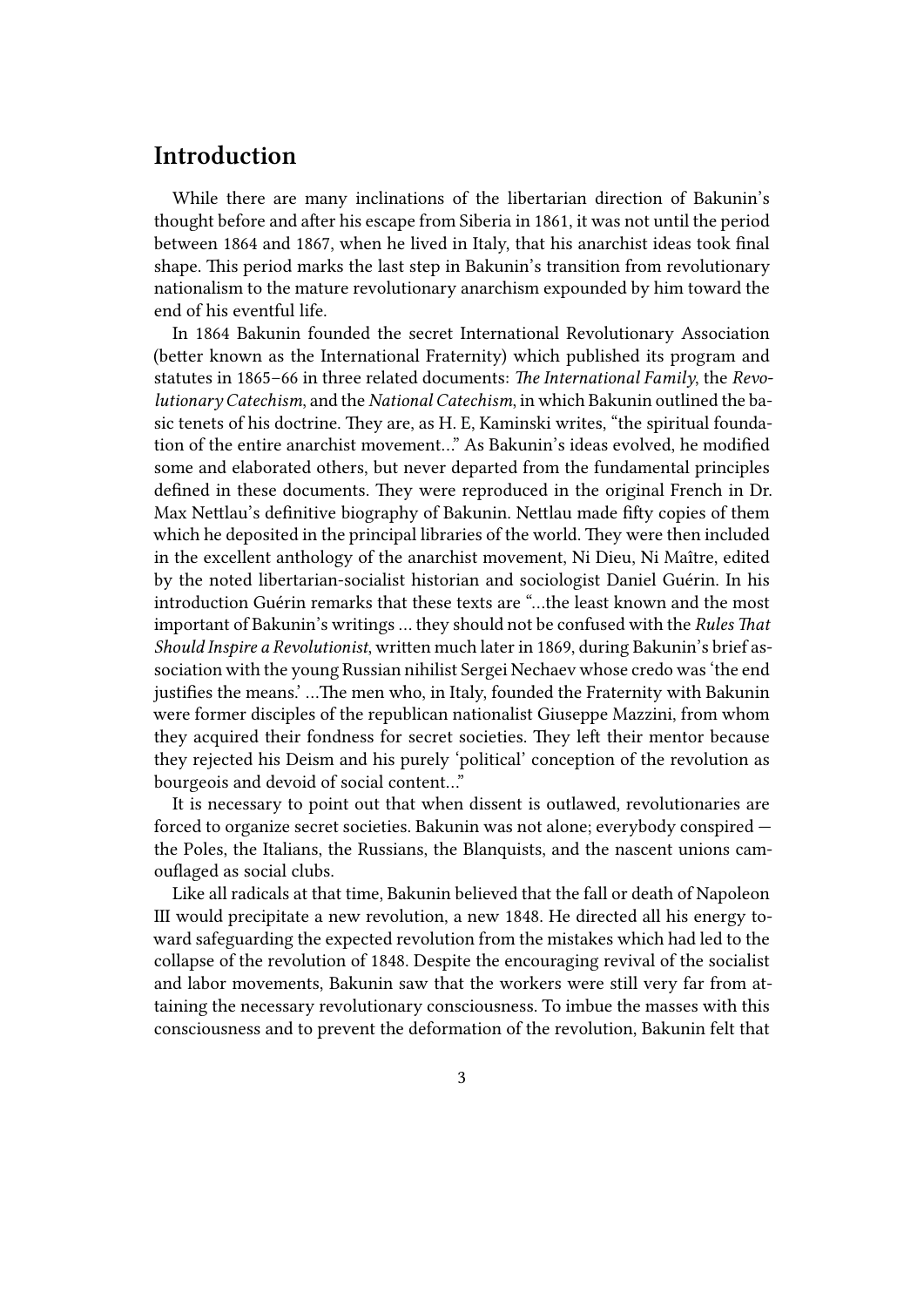the only alternative was to organize the secret International Fraternity. Bakunin was convinced that this kind of vanguard movement was indispensable to the success of the Social Revolution; that the Revolution must simultaneously destroy the old order and take on a federalist and anarchistic direction.

The Revolutionary Catechism is primarily concerned with the immediate practical problems of the revolution. It was meant to sketch out for new and prospective members of the International Fraternity both the fundamental libertarian principles and a program of action. The Revolutionary Catechism does not attempt to picture the perfect anarchist society — the anarchist heaven. Bakunin had in mind a society in transition toward anarchism. The building of a full-fledged anarchist society is the work of future generations.

The Revolutionary Catechism indicates that Bakunin did not at first favor the direct expropriation of those sectors of private industry which did not employ hired labor. He expected that with the abolition of the right of inheritance, private ownership would disappear within a generation, to be gradually superseded by workers' productive associations. He feared that an immediate massive expropriation might find the workers unprepared to take control. This would leave the way open for a bureaucratic administrative apparatus. It would lead to a worse evil, namely, the restoration of authoritarian institutions. The fact that Bakunin called for the destruction of all oppressive institutions does not mean that he favored premature changes in certain areas. However, some years later he included expropriation in his program when the workers demanded it.

In touching on the constructive potentialities of cooperative workers' associations, Bakunin speculated that in the future mankind would not be politically organized into nations. National frontiers would be abolished. Human society would be organized industrially according to the needs of production. In view of the existing situation, it was not a matter of immediate concern and he merely mentioned it in passing. Later on, this idea occupied a key place in Bakunin's anarcho-syndicalist program for the International.

To avoid misunderstanding, the reader should know that before anarchism became an organized movement, Bakunin and the anarchists in general used the term "State" and allied expressions in a twofold sense: with reference to the social collectivity or social order, and as designating the complex of repressive institutions exercising intrusive political authority over society and the individual. To avoid this confusion, anarchists today use the word "State" only in the second, negative sense.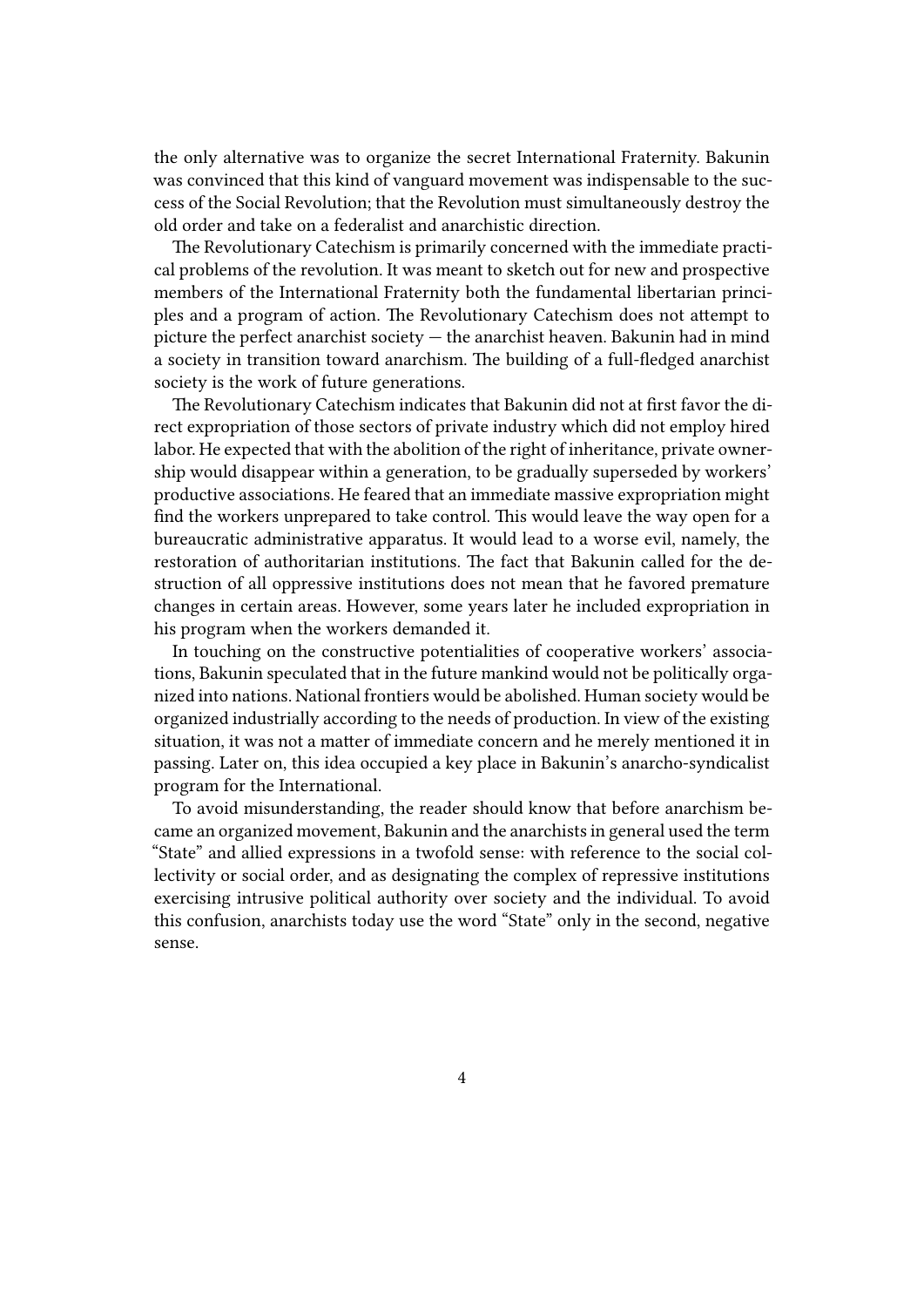## **Revolutionary Catechism**

…

II. Replacing the cult of God by *respect and love of humanity,* we proclaim *human reason* as the only criterion of truth; *human conscience* as the basis of justice; *individual and collective freedom* as the only source of order in society.

III. Freedom is the absolute right of every adult man and woman to seek no other sanction for their acts than their own conscience and their own reason, being responsible first to themselves and then to the society which they have *voluntarily* accepted.

IV. It is not true that the freedom of one man is limited by that of other men. Man is really free to the extent that his freedom, fully acknowledged and mirrored by the free consent of his fellowmen, finds confirmation and expansion in their liberty. Man is truly free only among equally free men; the slavery of even one human being violates humanity and negates the freedom of all.

V. The *freedom* of each is therefore realizable only in the equality of all. The realization of freedom through equality, in principle and in fact, is *justice.*

VI. If there is one fundamental principle of human morality, *it is freedom*. To respect the freedom of your fellowman *is duty;* to love, help, and serve him is *virtue.*

VII. *Absolute rejection of every authority including that which sacrifices freedom for the convenience of the state.* Primitive society had no conception of freedom; and as society evolved, *before* the full awakening of human rationality and freedom, it passed through a stage controlled by human and divine authority. The political and economic structure of society must now be reorganized on the basis of freedom. Henceforth, *order in society must result from the greatest possible realization of individual liberty, as well as of liberty on all levels of social organization.*

VIII.The political and economic organization of social life must not, as at present, be directed from the summit to the base — the center to the circumference — imposing unity through forced centralization. On the contrary, it must be reorganized to issue *from the base to the summit — from the circumference to the center — according to the principles* of free association and federation.

IX. *Political organization.* It is impossible to determine a concrete, universal, and obligatory norm for the internal development and political organization of every nation. The life of each nation is subordinated to a plethora of different historical, geographical, and economic conditions, making it impossible to establish a model of organization equally valid for all. Any such attempt would be absolutely impractical. It would smother the richness and spontaneity of life which flourishes only in infinite diversity and, what is more, contradict the most fundamental principles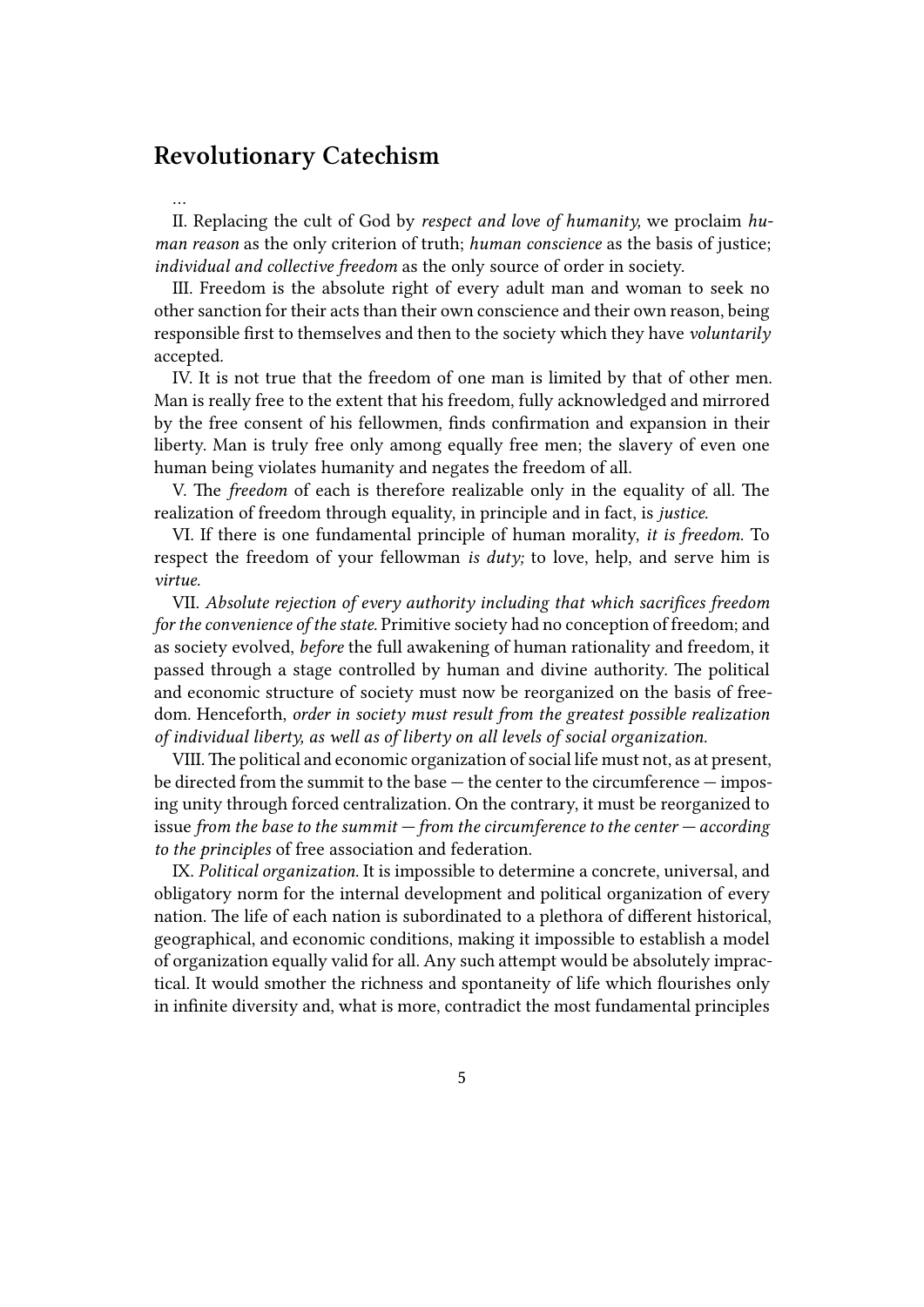of freedom. However, without certain *absolutely essential conditions* the practical realization of freedom will be forever impossible.

These conditions are:

- A. *The abolition of all state religions and all privileged churches, including those partially maintained or supported by state subsidies*. Absolute liberty of every religion to build temples to their gods, and to pay and support their priests.
- B. The churches considered as religious corporations must never enjoy the *same* political rights accorded to the productive associations; nor can they be entrusted with the education of children; for they exist merely to negate morality and liberty and to profit from the lucrative practice of witchcraft.
- C. *Abolition of monarchy*; establishment of a commonwealth.
- D. *Abolition of classes, ranks, and privileges; absolute equality of political rights for all men and women; universal suffrage*. 1
- E. *Abolition, dissolution*, and moral, political, and economic dismantling of the *all-pervasive, regimented, centralized State,* the alter ego of the Church, and as such, the permanent cause of the impoverishment, brutalization, and enslavement of the multitude. This naturally entails the following: *Abolition of all state universities:* public education must be administered only by the communes and free associations. *Abolition of the State judiciary:* all judges must be elected by the people. *Abolition of all criminal, civil, and legal codes now administered in Europe:* because the code of liberty can be created only by *liberty itself. Abolition of banks and all other institutions of state credit. Abolition of all centralized administration, of the bureaucracy, of all permanent armies and state police.*
- F. Immediate direct election of all judicial and civil functionaries as well as representatives (national, provincial, and communal delegates) by the universal suffrage of both sexes.
- G. *The internal reorganization* of each country on the basis of the *absolute freedom of individuals, of the productive associations, and of the communes*. Necessity of recognizing *the right of secession: every individual, every association, every commune, every region, every nation has the absolute right to self-determination, to associate or not to associate, to ally themselves with whomever they wish and repudiate their alliances without regard to so-called*

<sup>&</sup>lt;sup>1</sup> Not in the state, but in the units of the new society. Note by Max Nettlau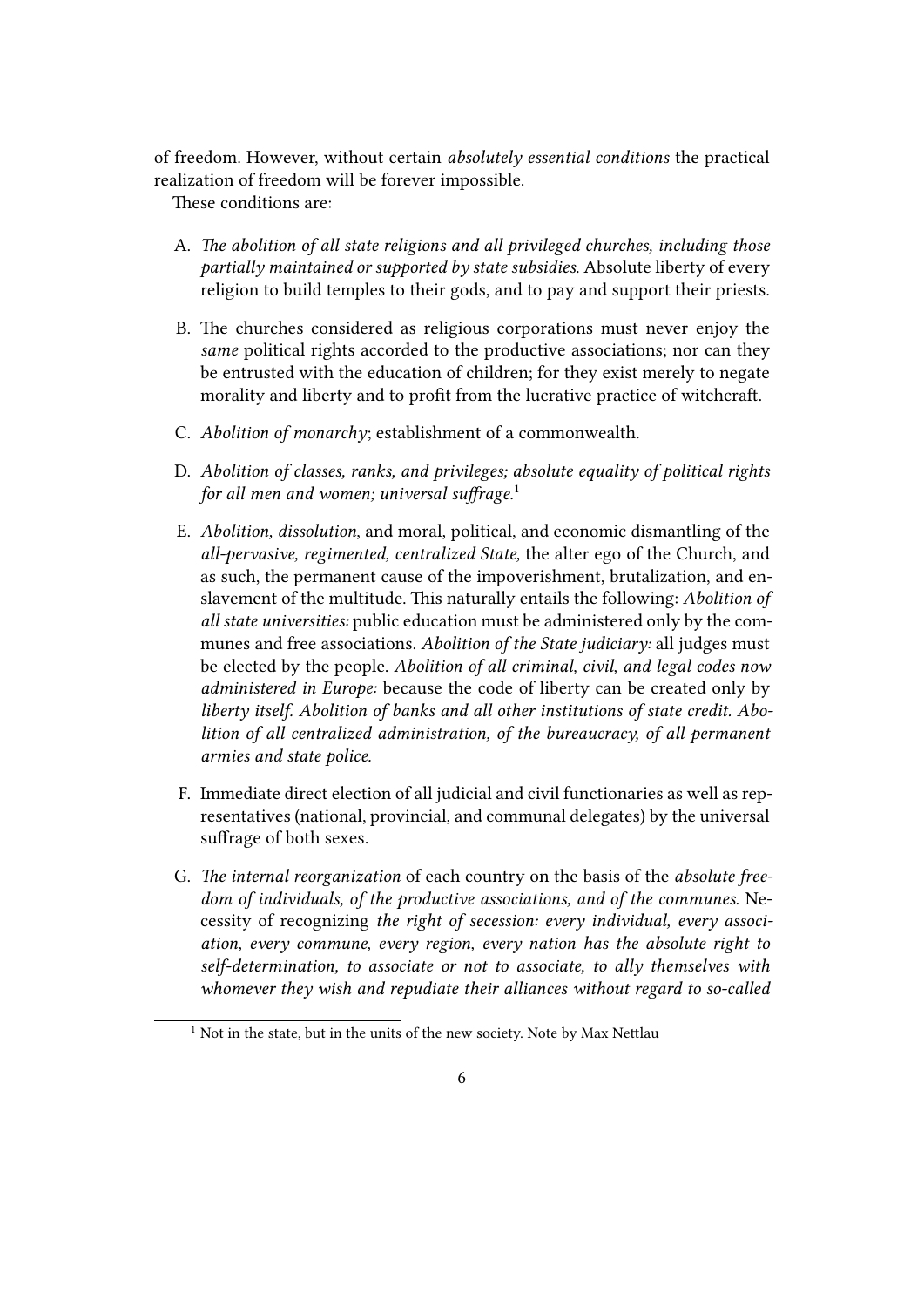*historic rights* [rights consecrated by legal precedent] or the *convenience of their neighbors*. Once the right to secede is established, secession will no longer be necessary. With the dissolution of a "unity" imposed by violence, the units of society will be drawn to unite by their powerful mutual attraction and by inherent necessities. Consecrated by liberty, these new federations of communes, provinces, regions, and nations will then be truly strong, productive, and indissoluble.

- H. *Individual rights*.
	- 1. The right of every man and woman, from birth to adulthood, to complete upkeep, clothes, food, shelter, care, guidance, education (public schools, primary, secondary, higher education, artistic, industrial, and scientific), all at the expense of society.
	- 2. The equal right of adolescents, while freely choosing their careers, to be helped and to the greatest possible extent supported by society. After this, society will exercise no authority or supervision over them except to respect, and if necessary defend, their freedom and their rights.
	- 3. The freedom of adults of both sexes must be absolute and complete, freedom to come and go, to voice all opinions, to be lazy or active, moral or immoral, in short, to dispose of one's person or possessions as one pleases, being accountable to no one. Freedom to live, be it honestly, by one's own labor, even at the expense of individuals who *voluntarily* tolerate one's exploitation.
	- 4. Unlimited freedom of propaganda, speech, press, public or private assembly, with no other restraint than the natural salutary power of public opinion. Absolute freedom to organize associations even for allegedly immoral purposes including even those associations which advocate the undermining (or destruction) of individual and public freedom.
	- 5. Freedom can and must be defended only by freedom: to advocate the restriction of freedom on the pretext that it is being defended is a dangerous delusion. As morality has no other source, no other object, no other stimulant than freedom, all restrictions of liberty in order to protect morality have always been to the detriment of the latter. Psychology, statistics, and all history prove that individual and social immorality are the inevitable consequences of a false private and public education, of the degeneration of public morality and the corruption of public opinion, and above all, of. the vicious organization of society. An eminent Belgian statistician [Quételet] points out that society opens the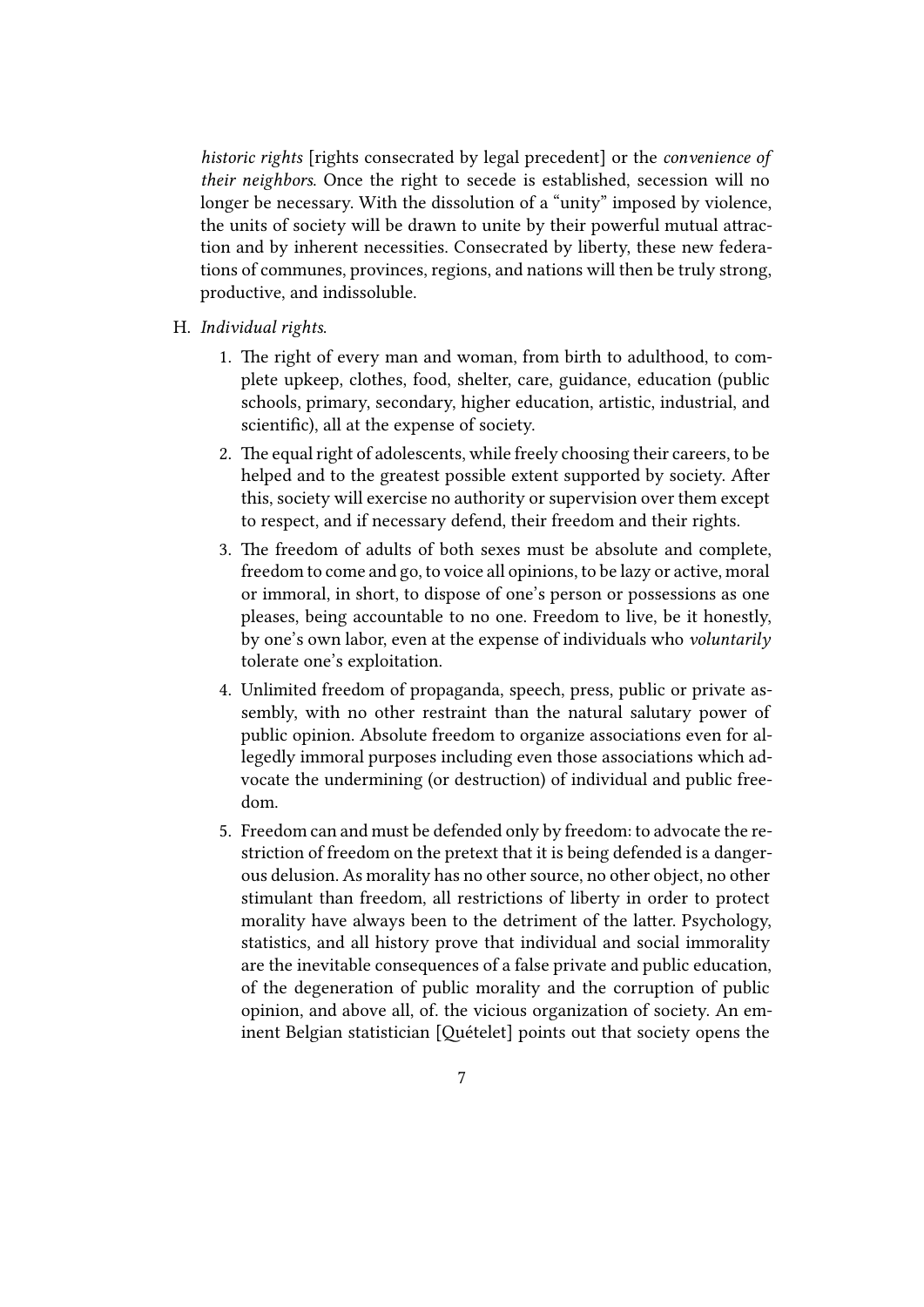way for the crimes later committed by malefactors. It follows that all attempts to combat social immorality by rigorous legislation which violates individual freedom must fail. Experience, on the contrary, demonstrates that a repressive and authoritarian system, far from preventing, only increases crime; that public and private morality falls or rises to the extent that individual liberty is restricted or enlarged. It follows that in order to regenerate society, we must first completely uproot this political and social system founded on inequality, privilege, and contempt for humanity. After having reconstructed society on the basis of the most complete liberty, equality, and justice  $-$  not to mention work — for all and an enlightened education inspired by respect for man — public opinion will then reflect the new humanity and become a natural guardian of the most absolute liberty [and public order. Ed.].

- 6. Society cannot, however, leave itself completely defenseless against vicious and parasitic individuals. Work must be the basis of all political rights. The units of society, each within its own jurisdiction, can deprive all such antisocial adults of political rights (except the old, the sick, and those dependent on private or public subsidy) and will be obliged to restore their political rights as soon as they begin to live by their own labor.
- 7. The liberty of every human being is inalienable and society will never require any individual to surrender his liberty or to sign contracts with other individuals except on the basis of the most complete equality and reciprocity. Society cannot forcibly prevent any man or woman so devoid of personal dignity as to place him- or herself in voluntary servitude to another individual; but it can justly treat such persons as parasites, not entitled to the enjoyment of political liberty, though only *for the duration of their servitude.*
- 8. Persons losing their political rights will also lose custody of their children. Persons who violate voluntary agreements, steal, inflict bodily harm, or above all, violate the freedom of any individual, native or foreigner, will be penalized according to the laws of society.
- 9. …
- 10. Individuals condemned by the laws of any and every association (commune, province, region, or nation) reserve the right to escape punishment by declaring that they wish to resign from that association. But in this case, the association will have the equal right to expel him and declare him outside its guarantee and protection.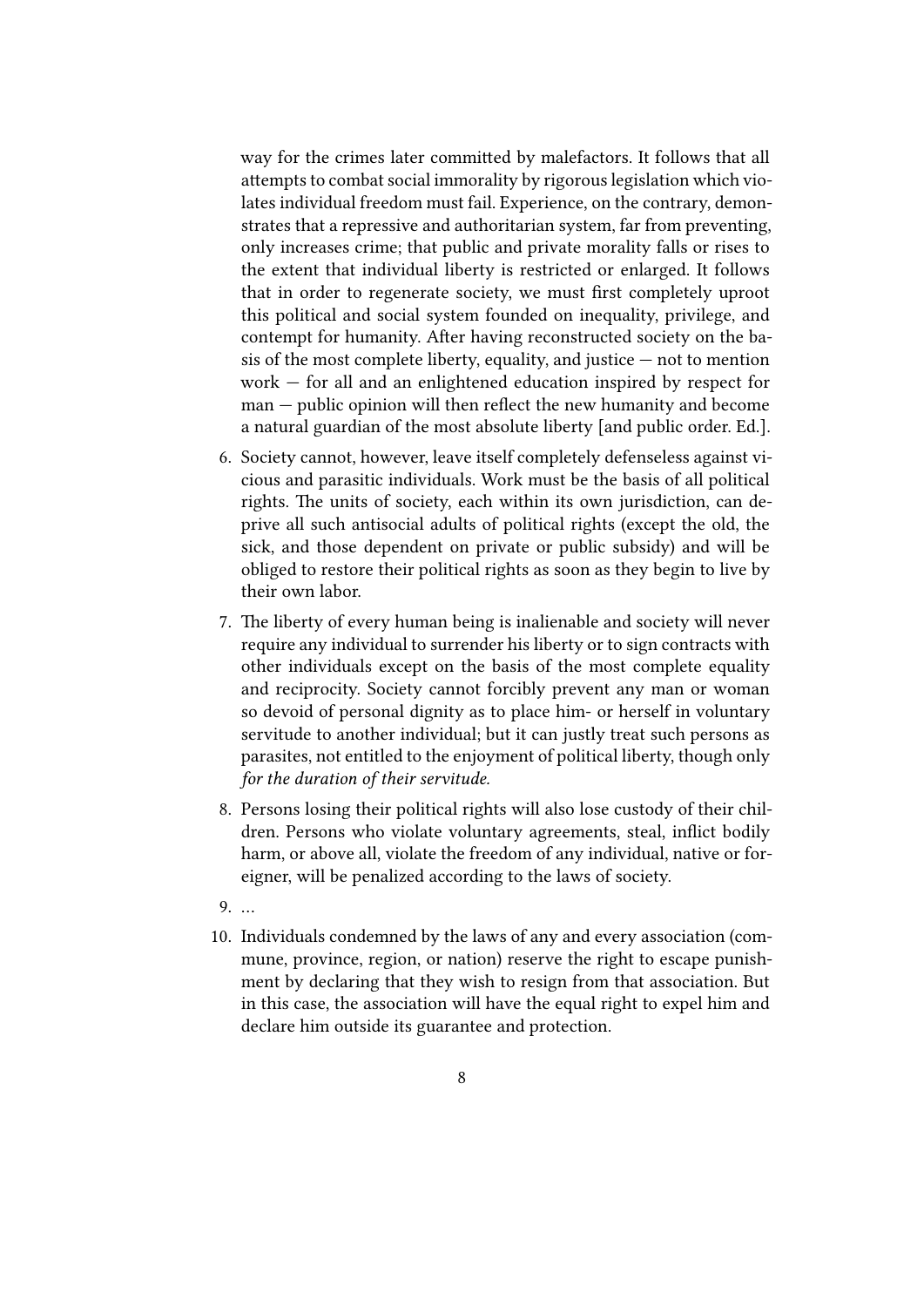- I. *Rights of association* [*federalism*]. The cooperative workers' associations are a new fact in history. At this time we can only speculate about, but not determine, the immense development that they will doubtlessly exhibit in the new political and social conditions of the future. It is possible and even very likely that they will some day transcend the limits of towns, provinces, and even states. They may entirely reconstitute society, dividing it not into nations but into different industrial groups, organized not according to the needs of politics but to those of production. But this is for the future. Be that as it may, we can already proclaim this fundamental principle: *irrespective of their functions or aims, all associations, like all individuals, must enjoy absolute freedom.* Neither society, nor any part of society — commune, province, or nation — has the right to prevent free individuals from associating freely for any purpose whatsoever: political, religious, scientific, artistic, or even for the exploitation or corruption of the naive or alcoholics, provided that *they are not minors*. To combat charlatans and pernicious associations is the special affair of public opinion. But society is obliged to refuse to guarantee civic rights of any association or collective body whose aims or rules violate the fundamental principles of human justice. Individuals shall not be penalized or deprived of their full political and social rights solely for belonging to such unrecognized societies. The difference between the recognized and unrecognized associations will be the following: the juridically recognized associations will have the right to the protection of the community against individuals or recognized groups who refuse to fulfill their voluntary obligations.' The juridically unrecognized associations will not be entitled to such protection by the community and none of their agreements will be regarded as binding.
- J. The division of a country into regions, provinces, districts, and communes, as in France, will naturally depend on the traditions, the specific circumstances, and the particular nature of each country. We can only point out here the two fundamental and indispensable principles which *must* be put into effect by any country seriously trying to organize a free society. *First: all organizations must proceed by way of federation from the base to the summit, from the commune to the coordinating association of the country or nation. Second: there must be at least one autonomous intermediate body between the commune and the country, the department, the region, or the province*. Without such an autonomous intermediate body, the commune (in the strict sense of the term) would be too isolated and too weak to be able to resist the despotic centralistic pressure of the State, which will inevitably (as happened twice in France) restore to power a despotic monarchical regime. Despotism has its source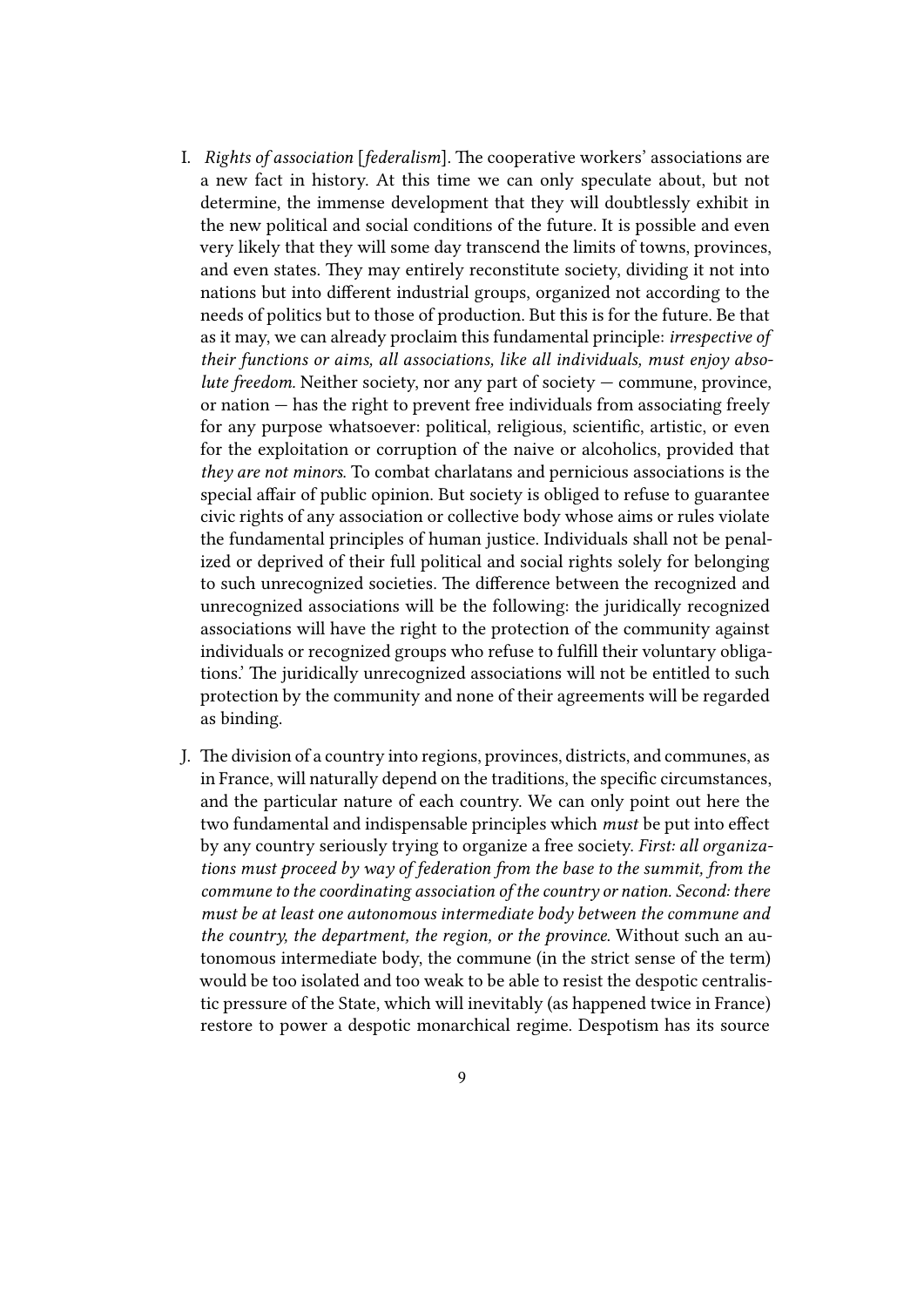much more in the centralized organization of the State, than in the despotic nature of kings.

- K. *The basic unit of all political organization in each country must be the completely autonomous commune, constituted by the majority vote of all adults of both sexes*. No one shall have either the power or the right to interfere in the internal life of the commune. The commune elects all functionaries, law-makers, and judges. It administers the communal property and finances. Every commune should have the incontestable right to create, without superior sanction, its own constitution and legislation. But in order to join and become an integral part of the provincial federation, the commune must conform its own particular charter to the fundamental principles of the provincial constitution and be accepted by the parliament of the province. The commune must also accept the judgments of the provincial tribunal and any measures ordered by the government of the province. (All measures of the provincial government must be ratified by the provincial parliament.) Communes refusing to accept the provincial laws will not be entitled to its benefits.
- L. *The province must be nothing but a free federation of autonomous communes.* The *provincial* parliament could be composed either of a single chamber with representatives of each of the communes or of two chambers, the other representing the population of the province, independent of the communes. The provincial parliament, without interfering in any manner whatsoever in the internal decisions of the communes will formulate the provincial constitution (based on the principles of this catechism). This constitution must be accepted by all communes wishing to participate in the provincial parliament. The provincial parliament will enact legislation defining the rights and obligations of individuals, communes, and associations in relation to the provincial federation, and the penalties for violations of its laws. It will reserve, however, the right of the communes to diverge on secondary points, though not on fundamentals.

The provincial parliament, in strict accordance with the *Charter of the Federation of Communes,* will define the rights and obligations existing between the communes, the parliament, the judicial tribunal, and the provincial administration. It will enact all laws affecting the whole province, pass on resolutions or measures of the national parliament, without, however, violating the autonomy of the communes and the province. Without interfering in the internal administration of the communes, it will allot to each commune its share of the provincial or national income, which will be used by the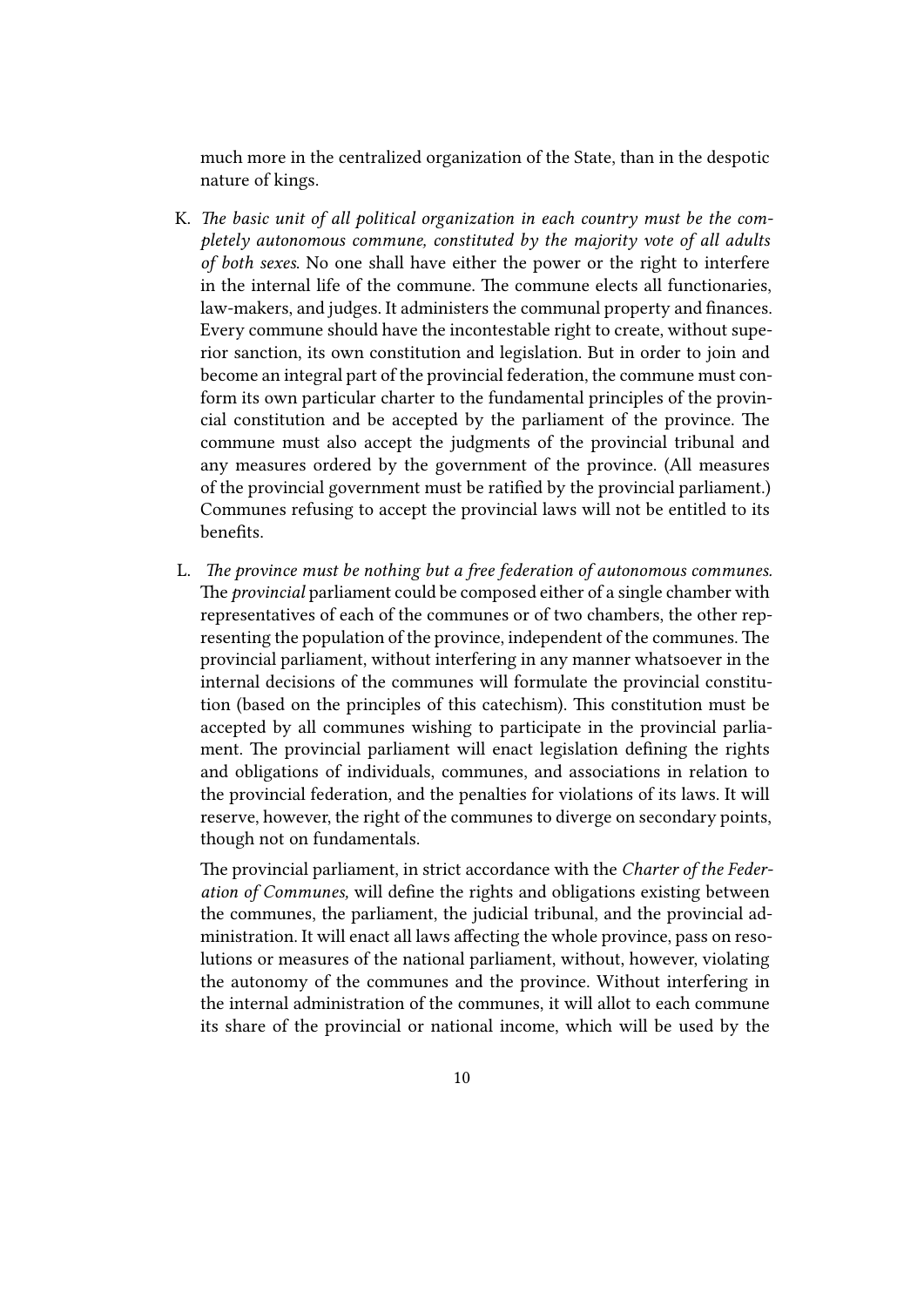commune as its members decide. The provincial parliament will ratify or reject all policies and measures of the *provincial* administration which will, of course, be elected by universal suffrage. The *provincial tribunal* (also elected by universal suffrage) will adjudicate, without appeal, all disputes between communes and individuals, communes and communes, and communes and the provincial administration or parliament. [These arrangements will thus] lead not to dull, lifeless uniformity, but to a real living unity, to the enrichment of communal life. A unity will be created which reflects the needs and aspirations of the communes; in short, we will have individual and collective freedom. This unity cannot be achieved by the *compulsion* or violence of provincial power, for even truth and justice when coercively imposed must lead to falsehood and iniquity.

- M. *The nation must be nothing but a federation of autonomous provinces.*<sup>2</sup>
- N. *Principles of the International Federation.* The union of nations comprising the International Federation will be based on the principles outlined above. It is probable, and strongly desired as well, that when the hour of the People's Revolution strikes again, every nation will unite in brotherly solidarity and forge an unbreakable alliance against the coalition of reactionary nations. This alliance will be the germ of the future Universal Federation of Peoples which will eventually embrace the entire world. The International Federation of revolutionary peoples, with a parliament, a tribunal, and an international executive committee, will naturally be based on the principles of the revolution. Applied to international polity these principles are:
	- 1. Every land, every nation, every people, large or small, weak or strong, every region, province, and commune has the absolute right to selfdetermination, to make alliances, unite or secede as it pleases, regardless of so-called historic rights and the political, commercial, or strategic ambitions of States. The unity of the elements of society, in order to be genuine, fruitful, and durable, must be absolutely free: it can emerge only from the internal needs and mutual attractions of the respective units of society…
	- 2. Abolition of alleged historic right and the horrible right of conquest.
	- 3. Absolute rejection of the politics of aggrandizement, of the power and the glory of the State. For this is a form of politics which locks each country into a self-made fortress, shutting out the rest of humanity, or-

 $<sup>2</sup>$  The organizational relations between the provinces and the nation will, in general, be the</sup> same as those between the communes and the province. Note by Max Nettlau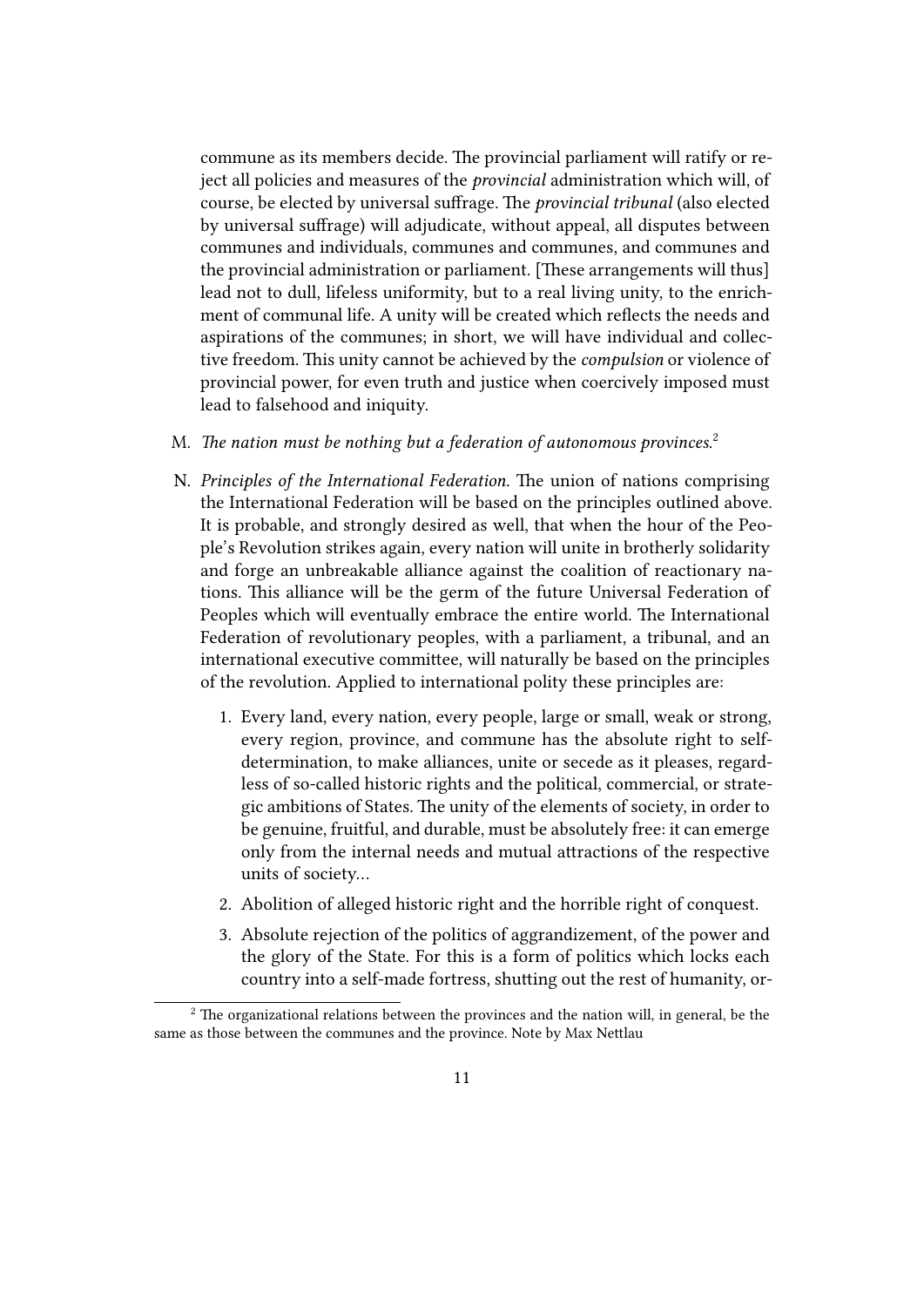ganizing itself into a closed world, independent of all human solidarity, finding its glory and prosperity in the evil it can do to other countries. A country bent on conquest is necessarily a country internally enslaved.

- 4. The glory and grandeur of a nation lie only in the development of its humanity. Its strength and inner vitality are measured by the degree of its liberty.
- 5. The well-being and the freedom of nations as well as individuals are inextricably interwoven. Therefore, there must be free commerce, exchange, and communication among all federated countries, and abolition of frontiers, passports, and customs duties [tariffs]. Every citizen of a federated country must enjoy the same civic rights and it must be easy for him to acquire citizenship and enjoy political rights in all other countries adhering to the same federation. If liberty is the starting point, it will necessarily lead to unity. But to go from unity to liberty is difficult, if not impossible; even if it were possible, it could be done only by destroying a spurious "unity" imposed by force…
- 6. …
- 7. No federated country shall maintain a permanent standing army or any institution separating the soldier from the civilian. Not only do permanent ,armies and professional soldiers breed internal disruption, brutalization, and financial ruin, they also menace the independence and well-being of other nations. All able-bodied citizens should, if necessary, take up arms to defend their homes and their freedom. Each country's military defense and equipment should be organized locally by the commune, or provincially, somewhat like the militias in Switzerland or the United States of America [circa 1860–7].
- 8. The International Tribunal shall have no other function than to settle, without appeal, all disputes between nations and their respective provinces. Differences between two federated countries shall be adjudicated, without appeal, only by the International Parliament, which, in the name of the entire revolutionary federation, will also formulate common policy and make war, if unavoidable, against the reactionary coalition.
- 9. No federated nation shall make war against another federated country. If there is war and the International Tribunal has pronounced its decision, the aggressor must submit. If this doesn't occur, the other federated nations will sever relations with it and, in case of attack by the aggressor, unite to repel invasion.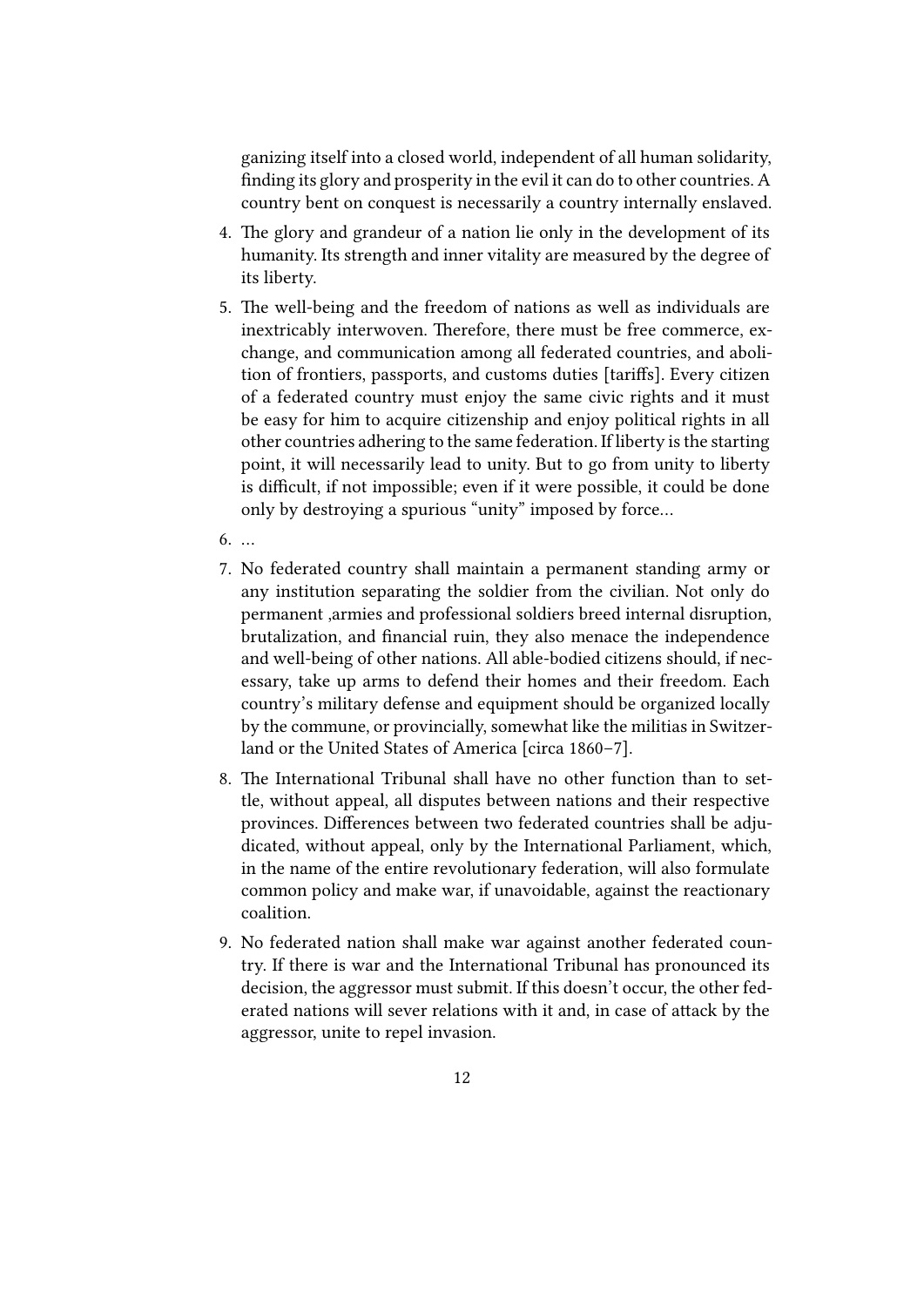- 10. All members of the revolutionary federation must actively take part in approved wars against a nonfederated state. If a federated nation declares unjust war on an outside State against the advice of the International Tribunal, it will be notified in advance that it will have to do so alone.
- 11. It is hoped that the federated states will eventually give up the expensive luxury of separate diplomatic representatives to foreign states and arrange for representatives to speak in the name of all the federated States.
- 12. Only nations or peoples accepting the principles outlined in this catechism will be admitted to the federation.

X. *Social Organization.* Without political equality there can be no real political liberty, but political equality will be possible only when there is*social and economic equality.*

- A. Equality does not imply the leveling of individual differences, nor that individuals should be made physically, morally, or mentally identical. Diversity in capacities and powers — those differences between races, nations, sexes, ages, and persons — far from being a social evil, constitutes, on the contrary, the abundance of humanity. Economic and social equality means the equalization of personal wealth, but not by restricting what a man may acquire by his own skill, productive energy, and thrift.
- B. Equality and justice demand only *a society so organized that every single human being will — from birth through adolescence and maturity — find therein equal means, first for maintenance and education, and later, for the exercise of all his natural capacities and aptitudes*. This equality from birth that justice demands for everyone will be impossible as long as the right of inheritance continues to exist.
- C. …
- D. *Abolition of the right of inheritance.* Social inequality inequality of classes, privileges, and wealth — not by right but in *fact.* will continue to exist until such time as the right of inheritance is abolished. It is an inherent social law that *de facto* inequality inexorably produces inequality of rights; social inequality leads to political inequality. And without political equality  $-$  in the true, universal, and libertarian sense in which we understand it  $-$  society will always remain divided into two unequal parts. The first. which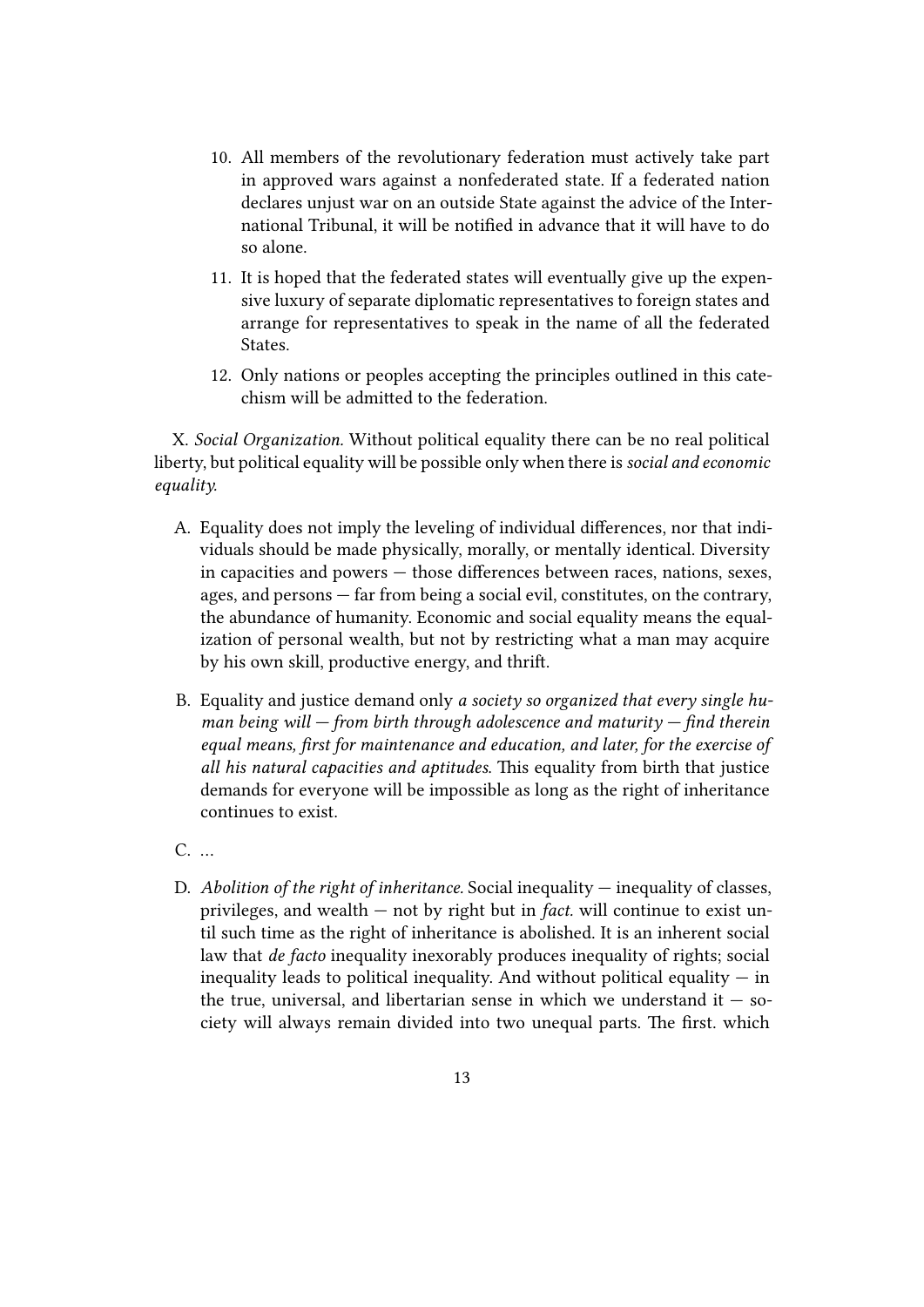comprises the great majority of mankind, the masses of the people, will be oppressed by the privileged, exploiting minority. *The right of inheritance violates the principle of freedom and must be abolished.*

E. …

F. …

- G. When inequality resulting from the right of inheritance is abolished, there will still remain inequalities  $[$  of wealth $]$   $-$  due to the diverse amounts of energy and skill possessed by individuals. These inequalities will never entirely disappear, but will become more and more minimized under the influence of education and of an egalitarian social organization, and, above all, when the right of inheritance no longer burdens the coming generations.
- H. Labor being the sole source of wealth, everyone is free to die of hunger, or to live in the deserts or the forests among savage beasts, but whoever wants to live in society must earn his living by his own labor, or be treated as a parasite who is living on the labor of others.
- I. Labor is the foundation of human dignity and morality. For it was only by free and intelligent labor that man, overcoming his own bestiality, attained his humanity and sense of justice, changed his environment, and created the civilized world. The stigma which, in the ancient as well as the feudal world, was attached to labor, and which to a great extent still exists today, despite all the hypocritical phrases about the "dignity of labor" — this stupid prejudice against labor has two sources: the first is the conviction, so characteristic of the ancient world, that in order to give one part of society the opportunity and the means to humanize itself through science, the arts, philosophy. and the enjoyment of human rights, another part of society, naturally the most numerous, must be condemned to work as slaves. This fundamental institution of ancient civilization was the cause of its downfall.

The city, corrupted and disorganized on the one hand by the idleness of the privileged citizens, and undermined on the other by the imperceptible but relentless activity of the disinherited world of slaves who, despite their slavery, through common labor developed a sense of mutual aid and solidarity against oppression, collapsed under the blows of the barbarian peoples.

Christianity, the religion of the slaves, much later destroyed ancient forms of slavery only to create a new slavery. Privilege, based on inequality and the right of conquest and sanctified by divine grace, again separated society into two opposing camps: the "rabble" and the nobility, the serfs and the masters.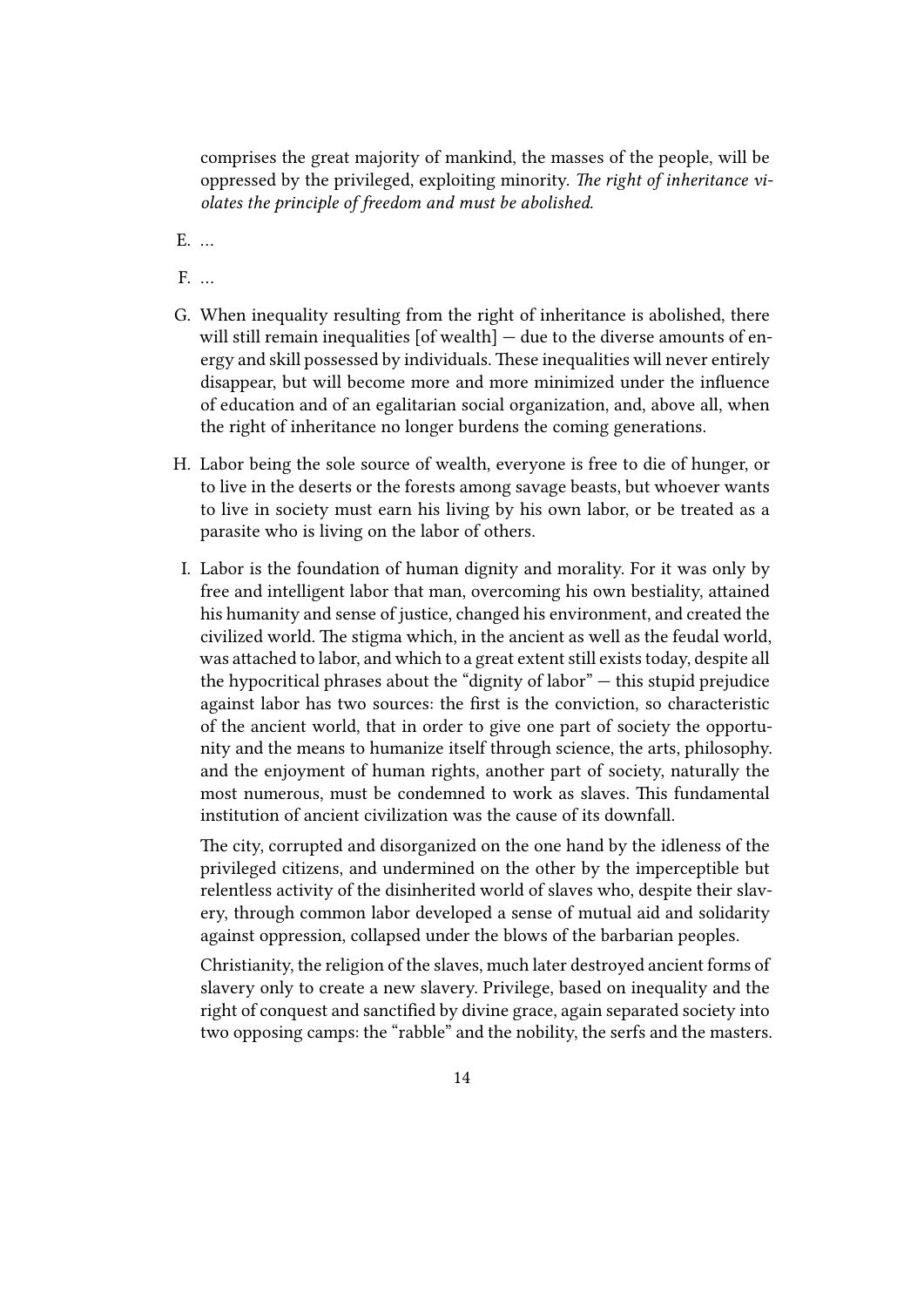To the latter was assigned the noble profession of arms and government; to the serfs, the curse of forced labor. The same causes are bound to produce the same effects; the nobility, weakened and demoralized by depraved idleness, fell in 1789 under the blows of the revolutionary serfs and workers. The [French] Revolution proclaimed the dignity of labor and enacted the rights of labor into law. But only in law, for in fact labor remained enslaved. The first source of the degradation of labor, namely, the dogma of the political inequality of men, was destroyed by the Great Revolution. The degradation must therefore be attributed to a second source, which is nothing but the separation which still exists *between manual and intellectual labor*, which reproduces in a new form the ancient inequality and divides the world into two camps: *the privileged minority*, privileged not by law but by *capital*, and *the majority of workers*, no longer captives of the law but of hunger.

The dignity of labor is today theoretically recognized, and public opinion considers it disgraceful to live without working. But this does not go to the heart of the question. Human labor, in general, is still divided into two exclusive categories: the first — solely intellectual and managerial — includes the scientists, artists, engineers, inventors, accountants, educators, governmental officials, and their subordinate elites who enforce labor discipline. The second group consists of the great mass of workers, people prevented from applying creative ideas or intelligence, who blindly and mechanically carry out the orders of the intellectual-managerial elite. This economic and social division of labor has disastrous consequences for members of the privileged classes, the masses of the people, and for the prosperity, as well as the moral and intellectual development, of society as a whole.

For the privileged classes a life of luxurious idleness gradually leads to moral and intellectual degeneration. It is perfectly true that a certain amount of leisure is absolutely necessary for the artistic, scientific, and mental development of man; creative leisure followed by the healthy exercise of daily labor, one that is well earned and is socially provided for all according to individual capacities and preferences. Human nature is so constituted that the propensity for evil is always intensified by external circumstances, and the morality of the individual depends much more on the conditions of his existence and the environment in which he lives than on his own will. In this respect, as in all others, the law of social solidarity is essential: there can be no other moralizer for society or the individual than freedom in absolute equality. Take the most sincere democrat and put him on the throne; if he does not step down promptly, he will surely become a scoundrel. A born aristocrat (if he should, by some happy chance, be ashamed of his aris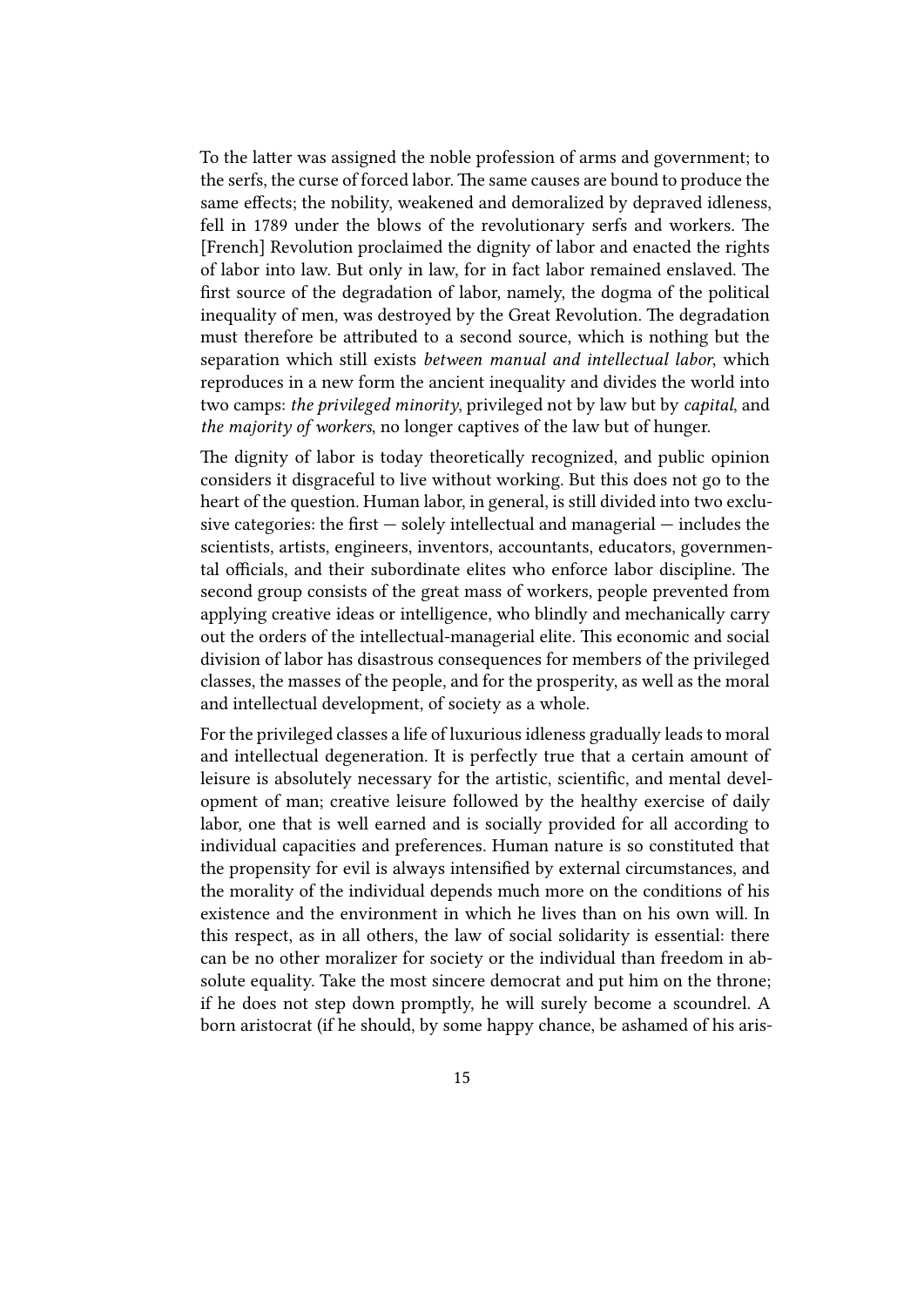tocratic lineage and renounce privileges of birth) will yearn for past glories, be useless in the present, and passionately oppose future progress. The same goes for the bourgeois: this dear child of capital and idleness will waste his leisure in dishonesty, corruption, and debauchery, or serve as a brutal force to enslave the working class, who will eventually unleash against him a retribution even more horrible than that of 1793.

The evils that the worker is subjected to by the division of labor are much easier to determine: forced to work for others because he is born to poverty and misery, deprived of all rational upbringing and education, morally enslaved by religious influence. He is catapulted into life, defenseless, without initiative and without his own will. Driven to despair by misery, he sometimes revolts, but lacking that unity with his fellow workers and that enlightened thought upon which power depends, he is often betrayed and sold out by his leaders, and almost never realizes who or what is responsible for his sufferings. Exhausted by futile struggles, he falls back again into the old slavery.

This slavery will last until capitalism is overthrown by the collective action of the workers. They will be exploited as long as education (which in a free society will be equally available to all) is the exclusive birthright of the privileged class; as long as this minority monopolizes scientific and managerial work and the people — reduced to the status of machines or beasts of burden — are forced to perform the menial tasks assigned to them by their exploiters. This degradation of human labor is an immense evil, polluting the moral, intellectual, and political institutions of society. History shows that an uneducated multitude whose natural intelligence is suppressed and who are brutalized by the mechanical monotony of daily toil, who grope in vain for any enlightenment, constitutes a mindless mob whose blind *turbulence* threatens the very existence of society itself.

The artificial separation between manual and intellectual labor must give way to a new social synthesis. When the man of science performs manual labor and the man of work performs intellectual labor, free intelligent work will become the glory of mankind, the source of its dignity and its rights.

- J.
- K. *Intelligent and free labor will necessarily be collective labor.* Each person will, of course, be free to work alone or collectively. But there is no doubt that (outside of work best performed individually) in industrial and even scientific or artistic enterprises, collective labor will be preferred by everyone. For association marvellously multiplies the productive capacity of each worker; hence,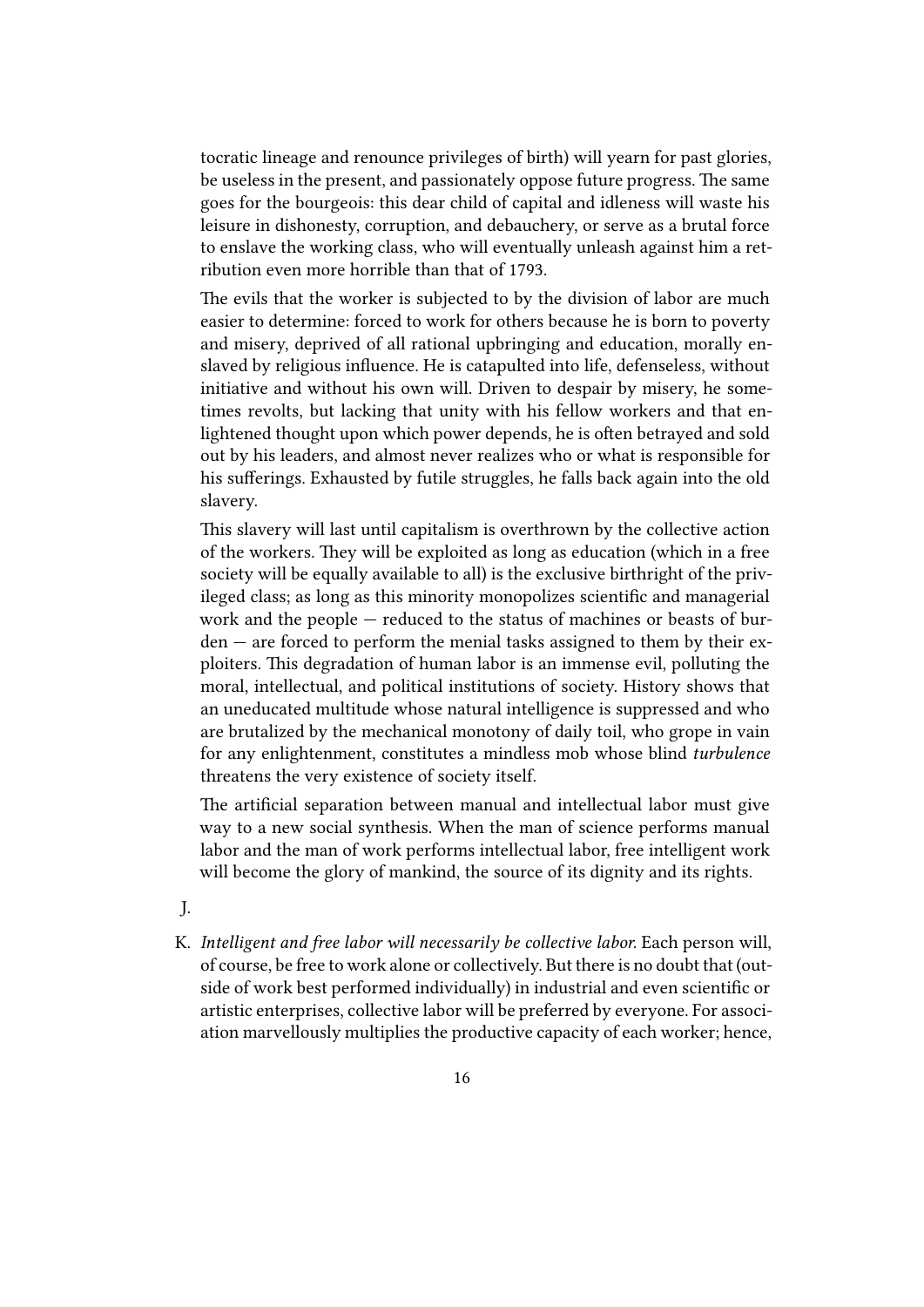a cooperating member of a productive association will earn much more in much less time. When the free productive associations (which will include members of cooperatives and labor organizations) voluntarily organize according to their needs and special skills, they will then transcend all national boundaries and form an immense worldwide economic federation. This will include an industrial parliament, supplied by the associations with precise and detailed global-scale statistics; by harmonizing supply and demand the parliament will distribute and allocate world industrial production to the various nations. Commercial and industrial crises, stagnation (unemployment), waste of capital, etc., will no longer plague mankind; the emancipation of human labor will regenerate the world.

- L. *The land, and all natural resources, are the common property of everyone, but will be used only by those who cultivate it by their own labor*. Without expropriation, only through the powerful pressure of the worker's associations, capital and the tools of production will fall to those who produce wealth by their own labor.<sup>3</sup>
- M. *Equal political, social, and economic rights, as well as equal obligations for women*.
- N. Abolition not of the natural family but of the *legal* family founded on law and property. Religious and civil marriage to be replaced by *free* marriage. Adult men and women have the right to unite and separate as they please, nor has society the right to hinder their union or to force them to maintain it. With the abolition of the right of inheritance and the education of children assured by society, all the legal reasons for the irrevocability of marriage will disappear. The union of a man and a woman must be free, for a free choice is the indispensable condition for moral sincerity. In marriage, man and woman must enjoy absolute liberty. Neither violence nor passion nor rights surrendered in the past can justify an invasion by one of the liberty of another, and every such invasion shall be considered a crime.
- O. From the moment of pregnancy to birth, a woman and her children shall be subsidized by the communal organization. Women who wish to nurse and wean their children shall also be subsidized.
- P. Parents shall have the right to care for and guide the education of their children, under the ultimate control of the commune which retains the right and

 $3$  Bakunin means that private ownership of production will be permitted only if the owners do the actual work and do not employ anyone. He believed that collective ownership would gradually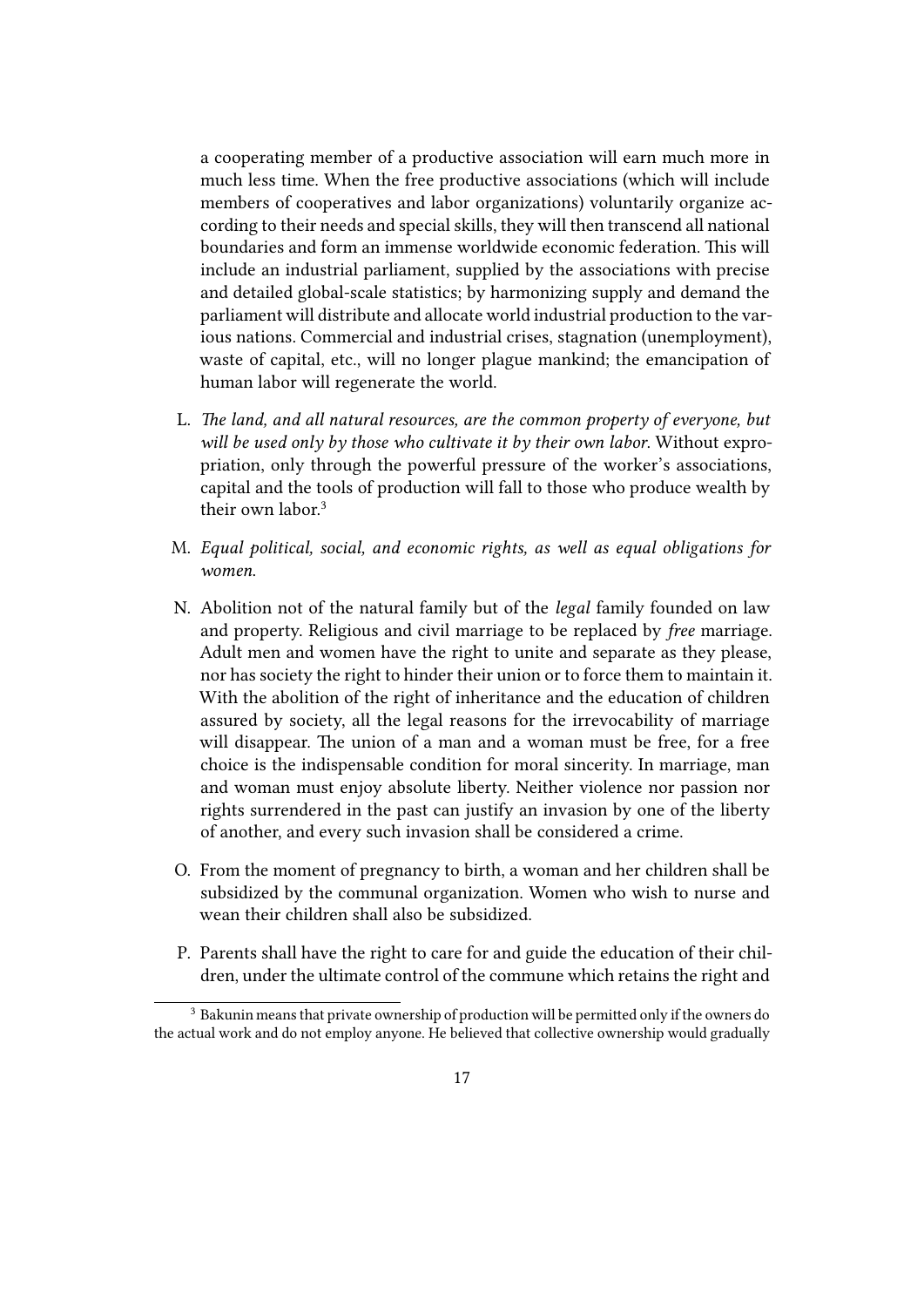the obligation to take children away from parents who, by example or by cruel and inhuman treatment, demoralize or otherwise hinder the physical and mental development of their children.

- Q. Children belong neither to their parents nor to society. They belong to themselves and to their own future liberty. Until old enough to take care of themselves, children must be brought up under the guidance of their elders. It is true that parents are their natural tutors, but since the very future of the commune itself depends upon the intellectual and moral training it gives to children, the *commune must be the tutor.* The freedom of adults is possible only when the free society looks after the education of minors.
- R. *The secular school must replace the Church,* with the difference that while religious indoctrination perpetuates superstition and divine authority, the sole purpose of secular public education is the gradual, progressive initiation of children into liberty by the triple development of their physical strength, their minds, and their will. Reason, truth, justice, respect for fellowmen, the sense of personal dignity which is inseparable from the dignity of others, love of personal freedom and the freedom of all others, the conviction that work is the base and condition for rights — these must be the fundamental principles of all public education. Above all, education must make men and inculcate human values first, and then train specialized workers. As the child grows older, authority will give way to more and more liberty, so that by adolescence he will be completely free and will forget how in childhood he had to submit unavoidably to authority. Respect for human worth, the germ of freedom, must be present even while children are being severely disciplined. The essence of all moral education is this: inculcate children with respect for humanity and you will make good men…
- S. Having reached the age of adulthood, the adolescent will be proclaimed autonomous and free to act as he deems best. In exchange, society will expect him to fulfill only these three obligations: that he remain *free,* that he *live by his own labor,* and that he *respect the freedom of others.* And, as the crimes and vices infecting present society are due to the evil organization of society, it is certain that in a society based on reason, justice, and freedom, on respect for humanity and on complete equality, the good will prevail and the evil will be a morbid exception, which will diminish more and more under the pervasive influence of an enlightened and humanized public opinion.

supersede private ownership.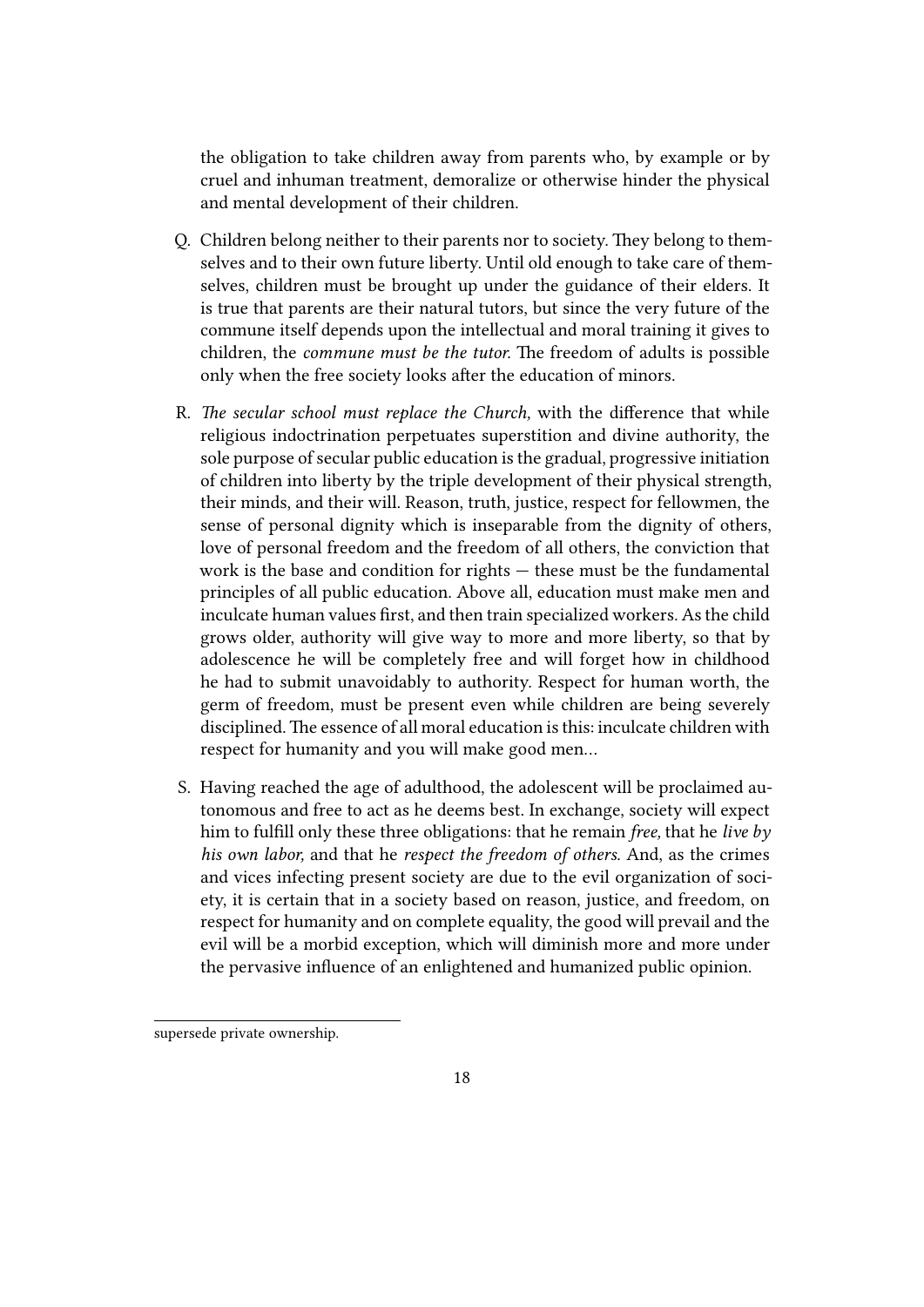T. The old, sick, and infirm will enjoy all political and social rights and be bountifully supported at the expense of society.

XI. *Revolutionary policy.* It is our deep-seated conviction that since the freedom of all nations is indivisible, national revolutions must become international in scope. just as the *European and world reaction is unified,* there should no longer be *isolated revolutions,* but *a universal, worldwide revolution.* Therefore, all the particular interests, the vanities, pretensions, jealousies, and hostilities between and among nations must now be transformed into *the unified, common, and universal interest of the revolution, which alone can assure the freedom and independence of each nation by the solidarity of all.* We believe also that the holy alliance of the world counterrevolution and the conspiracy of kings, clergy, nobility, and the bourgeoisie, based on enormous budgets, on permanent armies, on formidable bureaucracies, and equipped with all the monstrous apparatus of modern centralized states, constitutes an overwhelming force; indeed, that this formidable reactionary coalition can be destroyed only by the greater power of the *simultaneous revolutionary alliance and action of all the people of the civilized world,* that against this reaction *the isolated revolution of a single people will never succeed.* Such a revolution would be folly, a catastrophe for the isolated country and would, in effect, constitute a crime against all the other nations. It follows that the uprising of a single people must have in view not only itself, but the whole world. This demands a worldwide program, as large, as profound, as true, as human, in short, as allembracing as the interests of the whole world. And in order to energize the passions of all the popular masses of Europe, regardless of nationality, this *program can only be the program of the social and democratic revolution.*

Briefly stated, the objectives of *the social and democratic revolution* are: Politically: the abolition of the historic rights of states, the rights of conquest, and diplomatic rights [statist international law. Tr.]. It aims at the full emancipation of individuals and associations from divine and human bondage; it seeks the absolute destruction of all compulsory unions, and all agglomerations of communes into provinces and conquered countries into the State. Finally, it requires the radical dissolution of the centralized, aggressive, authoritarian State, including its military, bureaucratic, governmental, administrative, judicial, and legislative institutions. 'ne revolution, in short, has this aim: *freedom for all, for individuals as well as collective bodies, associations, communes, provinces, regions, and nations,* and *the mutual guarantee of this freedom by federation*.

Socially: *it seeks the confirmation of political equality by economic equality*. This is not the removal of natural individual differences, but *equality in the social rights of every individual from birth*; in particular, equal means of subsistence, support,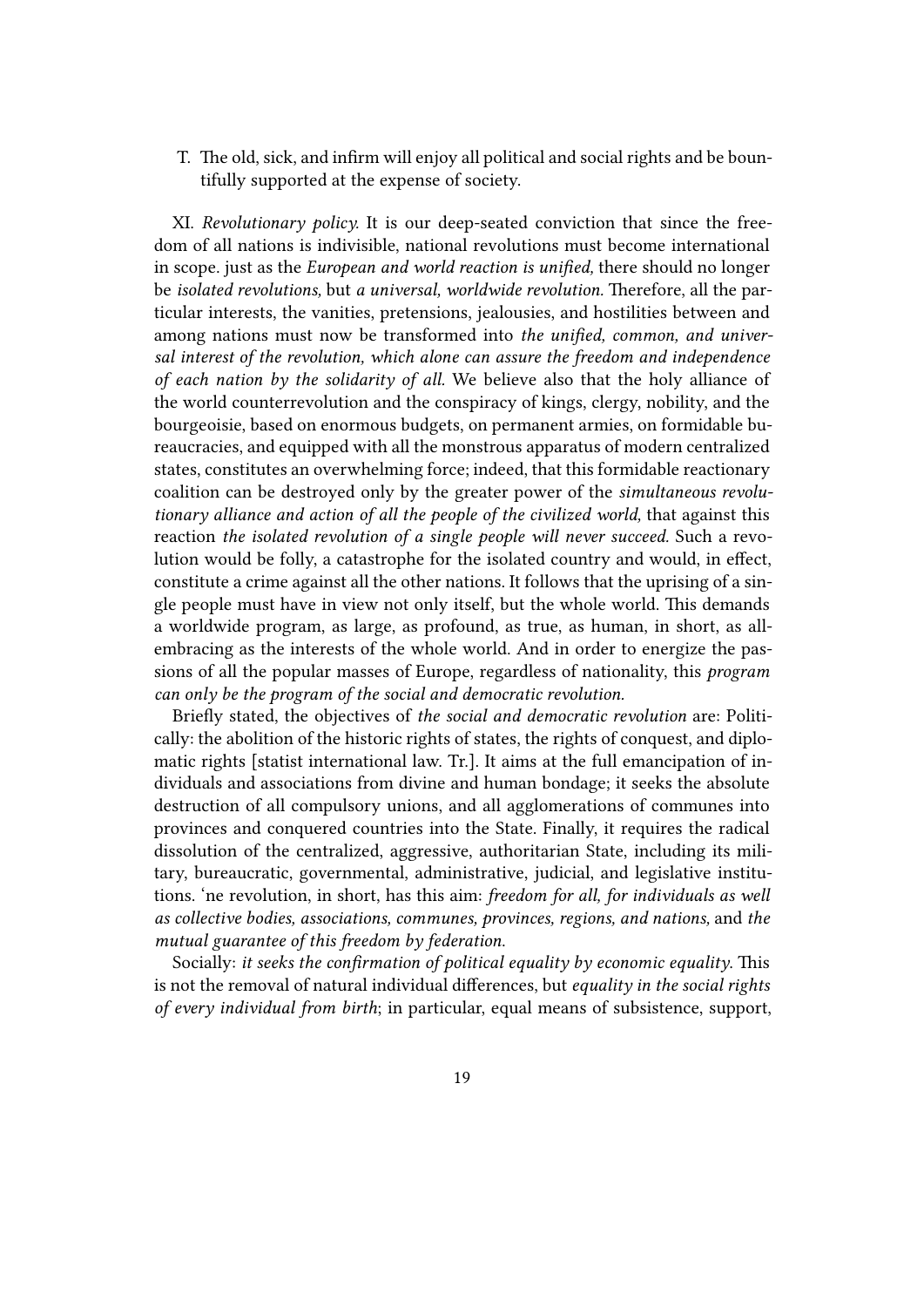education, and opportunity for every child, boy or girl, until maturity, and equal resources and facilities in adulthood to create his own well-being by his own labor.